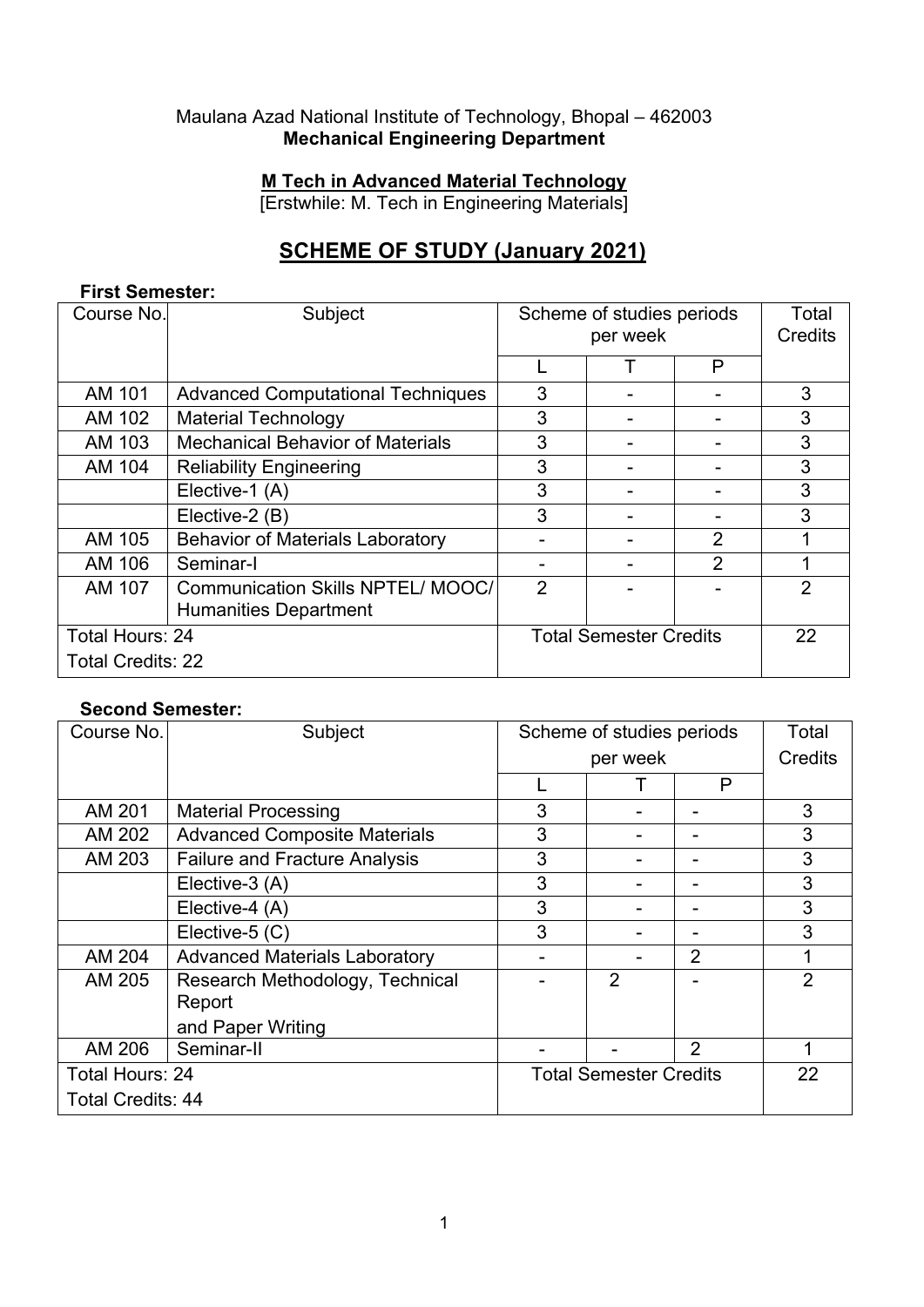## **Third Semester:**

| Course No.               | Subject                | Scheme of studies periods<br>per week |  |    | Total<br>Credits |
|--------------------------|------------------------|---------------------------------------|--|----|------------------|
|                          |                        |                                       |  |    |                  |
| AM 301                   | <b>Project Phase-I</b> |                                       |  | 24 |                  |
|                          |                        |                                       |  |    |                  |
| Total Hours: 24          |                        | <b>Total Semester Credits</b>         |  |    |                  |
| <b>Total Credits: 60</b> |                        |                                       |  |    |                  |

### **Fourth Semester:**

| Course No.               | Subject                 |                               | Scheme of studies periods<br>per week |    | Total<br><b>Credits</b> |
|--------------------------|-------------------------|-------------------------------|---------------------------------------|----|-------------------------|
|                          |                         |                               |                                       |    |                         |
| AM 401                   | <b>Project Phase-II</b> |                               |                                       | 12 | 20                      |
| Total Hours: 80          |                         | <b>Total Semester Credits</b> |                                       |    | 20                      |
| <b>Total Credits: 80</b> |                         |                               |                                       |    |                         |